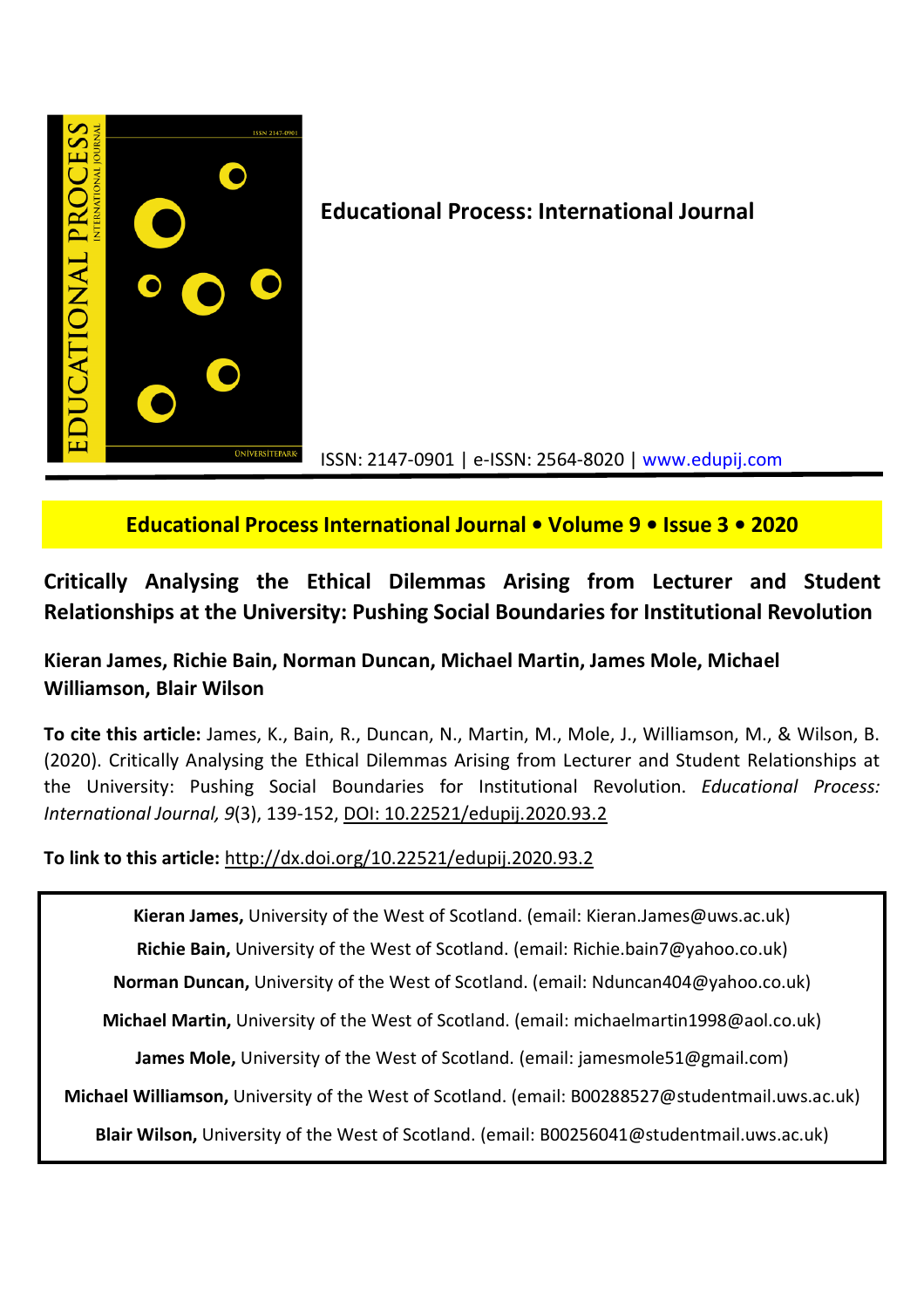## EDUPIJ • Volume 9 • Issue 3 • 2020 • pp. 139–152.

# **Critically Analysing the Ethical Dilemmas Arising from Lecturer and Student Relationships at the University: Pushing Social Boundaries for Institutional Revolution**

# KIERAN JAMES, RICHIE BAIN, NORMAN DUNCAN, MICHAEL MARTIN, JAMES MOLE, MICHAEL WILLIAMSON, and BLAIR WILSON

## **Abstract**

The basis of the ethical dilemma discussed in this article is the controversy surrounding the personal relationship between a student and their lecturer. The social constructs of university highlight that the potential for any friendship or relationship within the institution is very uncommon and both parties usually assume that integration of their social groups cannot take place. Many people argue that the relationship of this nature can adversely affect grade attainment and fairness of judgement. We assess and reflect upon the merits of this conventional view by drawing upon a real-life case-study involving the first author (a lecturer) and the remaining six authors (his students). After considering the various arguments on both sides, and drawing upon authors such as Freud, Marx, and Sartre, we conclude that, if individuals remain honest, the relationship can only mean a greater understanding for the student and a lesser alienation complex for both parties.

**Keywords:** Academic freedom, academic ethics, alienation, COVID-19, existentialism, Freud, Sartre, Universities.



 $Xef$  DOI: 10.22521/edupij.2020.93.2

………………………………………........….....………………………………...……………

EDUPIJ • ISSN 2147-0901 • e-ISSN 2564-8020 Copyright © 2020 by ÜNİVERSİTEPARK edupij.com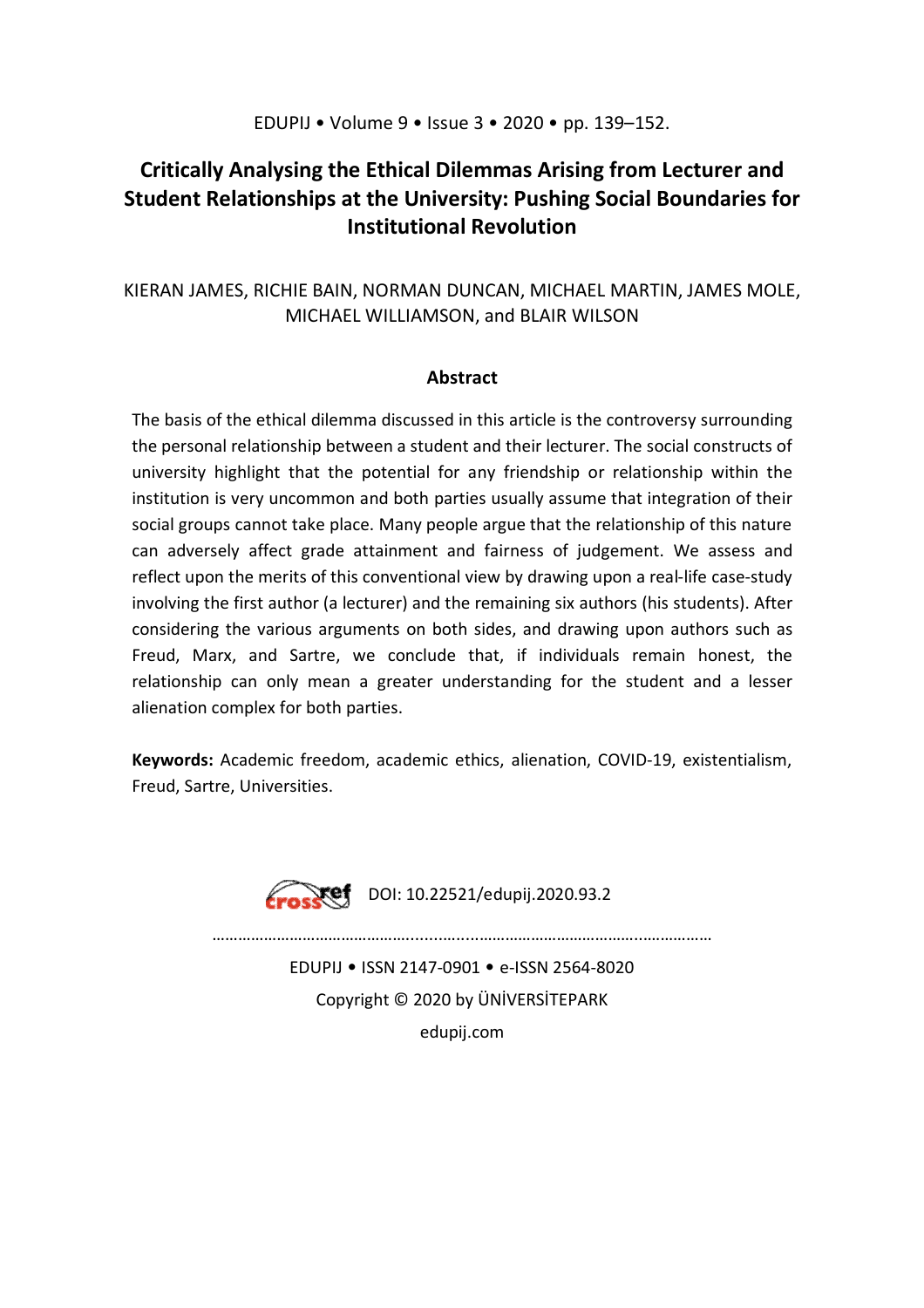### **Introduction**

The social constructs of University have been set in stone for hundreds of years. The culture of these great institutions has meant that ethical dilemmas amongst different stakeholders arise on almost an everyday basis. The ethical dilemma of whether or not a personal relationship between a student and a lecturer should be admissible is a debate which has been hardly addressed due to the lack of integration within the culture of universities, with students assuming this is not acceptable or even remotely exploreable. Discussing this dilemma in relation to theories of existentialism, justice, moral reasoning, Hofstede's view on company culture, Freud's id-ego-superego theory, and Marx's theory of alienation, we now suggest a perspective on this dilemma which is both ethical and pragmatic.

The basis of the ethical dilemma discussed in this piece is the controversy surrounding the personal relationship between a student and their lecturer. We are only discussing academic relationships which progress to friendship, which have a social side, and where student and lecturer sometimes meet off-campus. These relationships are more common at Honours, PhD, and DBA level. Romantic or sexual relationships are beyond the scope of this article.

This is an unusual project, because it does not fit neatly into any conventional discipline category such as business ethics, Corporate Social Responsibility, or Human Resource Management. It could be considered as part of academic leadership and mentoring studies, and it touches on the related issues of academic freedom and academic ethics. However, whilst it does not collect and analyse data using conventional quantitative research methods, it is considered worthwhile and innovative as an exercise of personal reflection, on the part of a lecturer-student team, about a topic which is only going to grow in significance in the future, given universities' desires to cut conventional on-campus contact especially in the wake of the COVID-19 'pandemic'. With societies becoming less hierarchical and traditional gender and racial categories being transformed and surmounted, social relationships and off-campus informal mentoring relationships between lecturers and their students will only become more common in the future. However, many people still hold conservative attitudes towards lecturer-student associations and the ethical concepts used to address these relationships may be too constraining. This is the new age of the 'portable' university and egalitarian social relationships more generally.

We propose the following Research Proposition which will guide and structure (but not unduly constrain) our subsequent discussion and reflection:

*Research Proposition:* What do the theories of existentialism, id-ego-superego, and alienation (in particular) teach us or reveal to us about the merits and validity (or otherwise) of a relationship between lecturer and students which progresses to friendship, also exists off-campus, and has a social side?

This study adds to the literature on existentialism, the id-ego-superego model of Freud, and alienation by taking classic 19th and 20th century ideas from philosophy and psychology and applying them to our 21st century university context.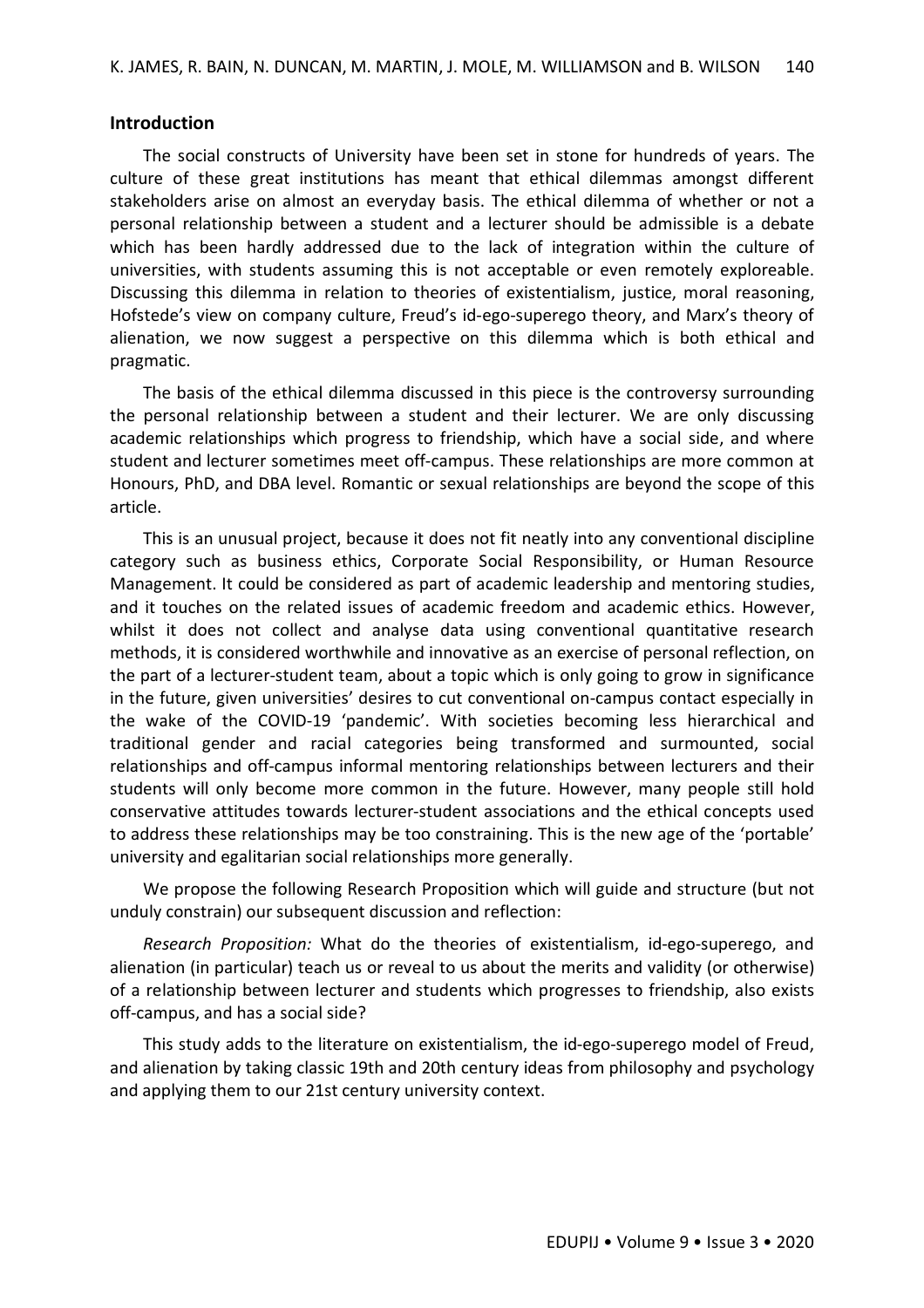### **Methodology**

This article is a personal reflection by the authors involving a series of past events involving the first author (the lecturer) and the remaining six authors (students of the lecturer who formed a group in the *Business & Professional Ethics* module and who submitted a joint-essay on which this article is based). The authors' use a number of classic 19th and 20th century theories on philosophy and psychology in order to make inferences and draw conclusions in relation to the study's sole Research Proposition. Readers must draw their own conclusions about the merits of the various arguments assessed and made by the author-team. Respect for privacy is not a concern as no personal or institutional names are used in the article. The students involved are all listed as co-authors of the article and they have consented to act as co-authors. The lecturer is added as a co-author with their permission. The fact that the article was originally a student essay has been made clear on the opening page; and readers can draw their own conclusions about the suitability of this approach.

Ethics committee approval is not needed as the article is simply personal reflection by the authors on some past events in which they were personally involved. It is more like a memoir or autobiography, backed up by the application of some academic literature. No data involving human subjects was specifically collected for the express purposes of this article.

There was no sample selection, as such, other than the lecturer agreeing with the students that the points raised in the students' original essay were notable and worthy of exposure to a wider audience. It was also viewed as important by the lecturer (first author) that only high-quality work be published and the lecturer was only willing to attempt to publish an essay which had scored a High Distinction grade. (The grade was approved by both internal and external moderators of the University. The lecturer ensured that the essay was one of the five pieces of work sent for internal and external moderation).

We studied the chosen theories and reflected in depth on the issues raised by the ethical dilemma and how the theories chosen could illuminate or give guidance. All of the theories used were introduced by the *Business & Professional Ethics* lecturer in class and appear in the approved Lecture Notes for the module. (Hofstede's theory was taken from the *Accounting Theory & History* module.) As such, there was no bias in the selection of the theories used. Discussion of the ideas took place firstly within the students' group and then, during and after this process, in meetings between the lecturer and various student group members (sometimes on a one-on-one basis and sometimes in larger groups). Conclusions reached are a joint-product of our various discussions, but are primarily the students' own. The lecturer made no attempt to manipulate or pressure the students to reach certain conclusions, although the students were aware of the lecturer's own personal views (in a general sense).

#### **Findings:** Existentialism

(In this section) we take an existential look at the problem. We use Jean-Paul Sartre's existential text *Being and Nothingness* (Sartre, 1943/2015) and the philosophical theories he presents to break down and analyse the issue. One of the most important elements of existentialism is freedom in the sense that a human being has no choice but to have freedom of choice over their own actions. Therefore, existentialism encourages human beings to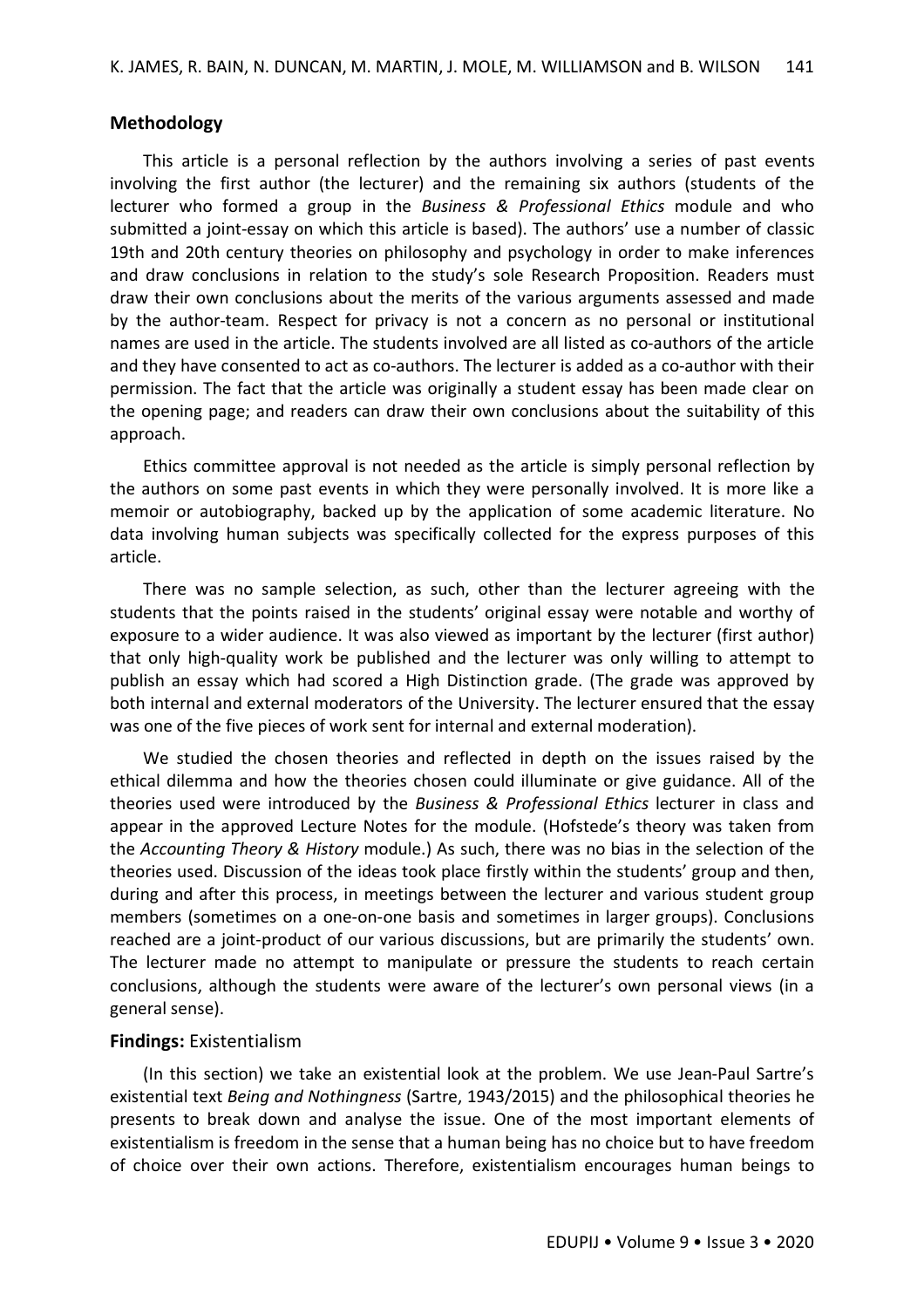experience this freedom for themselves and to look at life independently from the social norms and stereotypes that can be used to define us (Crowell, 2004) and our place within the world. When we look at the example of a student and lecturer having a relationship outwith university, an existential viewpoint suggests that both parties are doing no wrong in forming the relationship. Social norms may point towards a student and lecturer having a relationship as unusual or even as unethical (Cooper, 1999). The relationship could be viewed by others in many ways  $-$  the student may be looking for a better grading by becoming friendly with the lecturer. The university itself or other students may deem the additional time spent with a small percentage of students as unfair on others, even if the relationship has a purely unprofessional capacity. By purely an 'unprofessional side', we mean that the social side of the relationship begins to outweigh the academic side as might occur, for example, where the student is researching a dissertation on football or music and the student and lecturer are both dedicated football or music fans. In such cases, it might be hard to precisely locate the barrier between academic and social talk. However, existentialism would encourage the student and the lecturer to act in line with the freedom they as human beings innately have. Public opinion would potentially be drawn away from this perspective in the widest sense and students have a complacent attitude towards the relationship dynamic to fit in with social constructs (Crowell, 2004). Sometimes it can be seen as unpopular to have a close relationship with your tutor, so, in some cases, avoidance may only be about maintaining popularity. This 'accepted way of doing things' has been engrained in universities for years and it is important to recognise that anything different may be a bridge too far for many students (Crowell, 2004).

If both parties genuinely seek a relationship, for whatever reason, based on their own feelings, then they should exercise this freedom of choice, despite what societal norms or greater opinion may have to say about it. This concept is presented as 'existence preceding essence' by Sartre. The human being is first and foremost a thinking, feeling, conscious being capable of looking at the world and taking actions free of any outside influence (Cooper, 1999). Sartre encourages humans to act in line with their own genuine feelings and in turn experience this freedom and not act in such a way as to maintain their essences. Acting in this manner would be an act of 'bad faith' as the being acts to maintain a certain image of themselves either in their own eyes or the eyes of others (Catalano, 1985). Sartre would call this an inauthentic act, one where the being is more concerned with the perception others may have of them than their own feelings and beliefs. An existential view in this sense does however highlight the importance of taking responsibility for one's own actions to ensure that one acts in a moral fashion. Sartre also points out that a human being must take responsibility for their own actions as a person's essence should be defined by the actions they take; people should not take actions merely to define themselves in a specific way (Spade, 1996). However, it is possible for human beings to view themselves through the eyes of others.

Therefore, when acting out our freedom as humans, we must act morally as an immoral act, as viewed through the eyes of others, which can affect how we view ourselves even when we act genuinely. The only limitation an existential point of view would place upon the relationship would be to ensure that both parties act through existence and not essence, that is to say they enter into and maintain the relationship for genuine reasons and not to maintain an image of themselves to others. For example, the student may enter such a relationship in a disingenuous manner to appear like the star student to others and would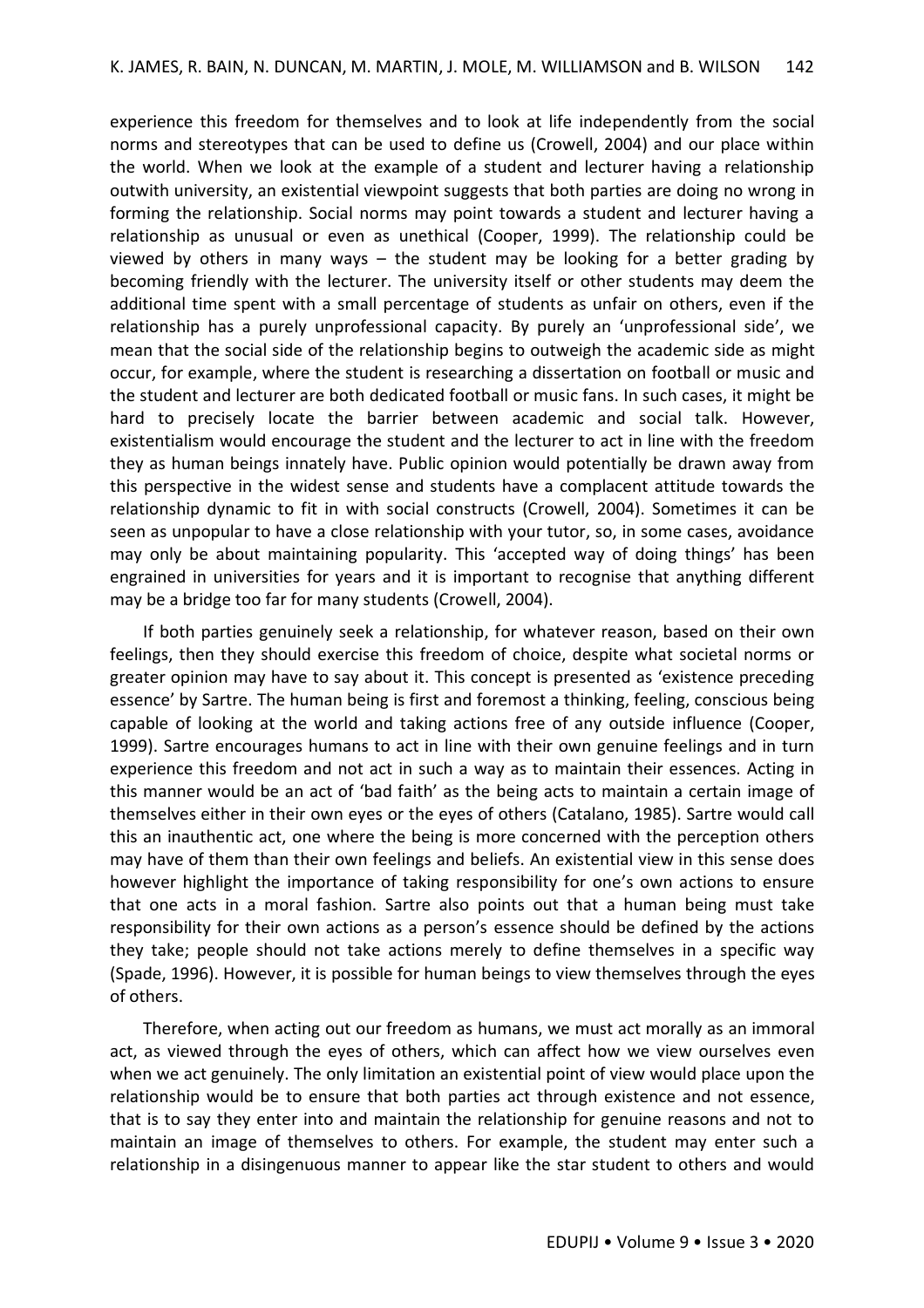thus be acting in bad faith. We think that an existentialist viewpoint here is primarily that neither the student nor lecturer are, first and foremost, students or lecturers but human beings with feelings and desires, which they must act in line with provided that they do so genuinely (Crowell, 2004). Sartre's theory of the 'look' and the 'other' may come into the argument if the student and lecturer are affected by the way in which they see the relationship through other people's eyes. Cooper (1999) views the scenario in a simple way in that teachers are encouraged to bond with students in order to increase their learning capacity and motivate them. This is known as teaching in the new belief. Despite this, students often drive the opposite function in that they want to distance themselves from the teacher and not have a relationship to motivate them – this is the old belief which respects the social barriers of scholar society.

## **Findings:** Justice Theory

John Rawls proposed his justice theory in his 1971 book *A Theory of Justice* – a theory based primarily on social contract theory. Rawls believed that by adopting his theory of justice-as-fairness several things could be achieved – basic rights for all members of society and equality of opportunity for all people. Rawls also believed that as a society we should focus on the needs of the most disadvantaged members of society. The theory of justice-asfairness contains three fundamental principles: an 'original position' meaning that when people use the theory to solve ethical problems certain factors shouldn't be taken into consideration such as sex, race, or gender. The second, a 'veil of ignorance', is based on people adopting the first principle and assuming that they have no race, sex, gender, or other distinctive characteristics until the dilemma has been resolved so that these issues may not affect the process. Thirdly, the 'unanimity of acceptance', is the principle that all involved must agree to the decision being made before it becomes enforced.

Within these three fundamental principles, Rawls also pointed out procedural steps for implementing the theory, without these a contract between two or more parties shouldn't exist: (1) entering into the contract; (2) agreeing unanimously to the contract, including basic conditions in the contract; (3) maximising the welfare of the most disadvantaged person; and (4) ensuring the stability of the contract. Rawls believed that by following these steps and principles, ethical decisions could be made in such a way that would lead to a fairer outcome for all. However, where Rawls' theory differs from the more classical utilitarian view is in its approach to the problem of redistribution. Typical utilitarian thought would suggest that where someone needs certain resources, those who own those resources should share them with the person in need. Rawls points out that in many ways this leads to an unfair outcome for those in the greatest need, for example a person with a disability usually needs different forms of help from society than a non-disabled person.

Traditional utilitarianism would suggest that everyone should get the same. However, Rawls proposed that resources should be divided fundamentally in a way in which society deems as being fair to everyone; therefore, the disadvantaged members of society, such as people with disabilities, can get what they need and not just what everyone else has (Cohen, 1987). When we look at the example of the student and lecturer, Rawls' theory appears to be slightly less relevant here as we are looking at a personal relationship and not a binding legal contract between two parties. We think the problem could be analysed in two ways: first, the relationship could be deemed as being fair if a decision was made by all relevant parties under the fundamental concepts. That is, by having the relationship, no-one was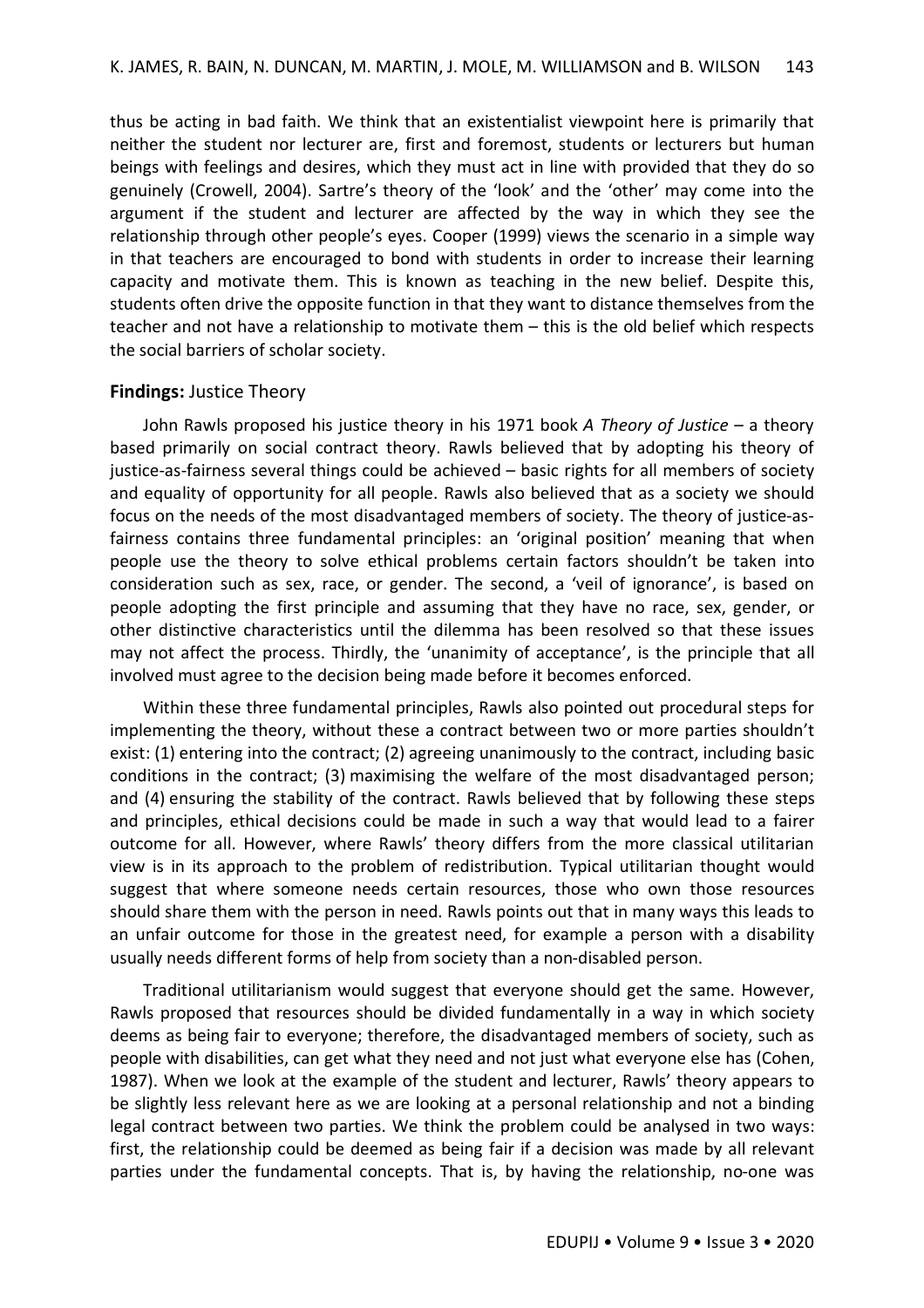given a disadvantage or afforded an advantage over someone else. We think that a better way to apply the theory here is to be aware that not all university students have the same needs and requirements. Unlike traditional utilitarianism, which would see the lecturer's time divided up equally for everyone or in such a way as to maximise utility, Rawls' theory would have the lecturer's time divided up in the fairest possible way. For example, if a student was struggling, then it would be right for the lecturer to spend a greater deal of time, possibly outside of university, with the student to help them (Crowell, 2004). However, often it is the best students who actively seek extra help and advice rather than the struggling student. We think that principally the theory of justice-as-fairness would deem such a relationship right so long as it resulted in a fairer society for all. A lecturer can really only help the student that puts in the effort to approach the lecturer and this often involves personal expense in terms of giving up time and money to visit campus for consultation. The lecturer, therefore, often invokes the implied ethical principle that students' efforts and sacrifices to seek out consultation should be rewarded.

## **Findings:** Moral reasoning

Moral reasoning is a term used to describe the process by which human beings make decisions. As humans, we can use our knowledge, instincts, and feelings to weigh up ethical dilemmas by thinking of the possible outcomes of our actions. Moral reasoning often points to the use of ethical theories such as utilitarianism or deontological theories which people use in order to make moral decisions. However, as Freud pointed out, we make moral decisions from a very young age, before we know or understand complicated moral theories and hence the ability to function with our own moral compass is innately within us. Many people also use logical arguments to describe how they reached a certain decision but cannot actually explain the argument, again showing how human beings have an innate ability to weigh up the consequences of their actions and come to what they believe is the morally correct outcome (Turner et al., 2002, pp. 304-305). What is deemed morally correct, however, is determined greatly by culture, religion, and ethical norms. For example, in Western culture it is morally acceptable for a young man to ask a woman out on a date but, in many Middle Eastern cultures, this is considered highly unacceptable. The culture within which we grow up has a major effect on our own moral compass and what we deem to be correct.

When applying this theory to the example of a student and a lecturer, we will use the system proposed by Immanuel Kant. He theorised that in order to make moral decisions in this way, a person should go through a four-step process. The first step involves developing an understanding of your reasons for wanting to carry out the action. The second step involves imagining a world where other people made decisions using your logical or moral argument as justification. The third stage involves pondering whether the world could function using your arguments as justification; and the fourth is contemplating whether you would wish to live in a world where this was the case (Weber, 1990). Kant, therefore, believed that if you would not wish others to make moral decisions based on the logic that you use to justify a specific course of action then it is morally wrong to use it. We feel that Kant's theory here is more relevant to our example than the justice theory discussed prior. However, it must be said that this theory seems to be widely applicable beyond the example under consideration.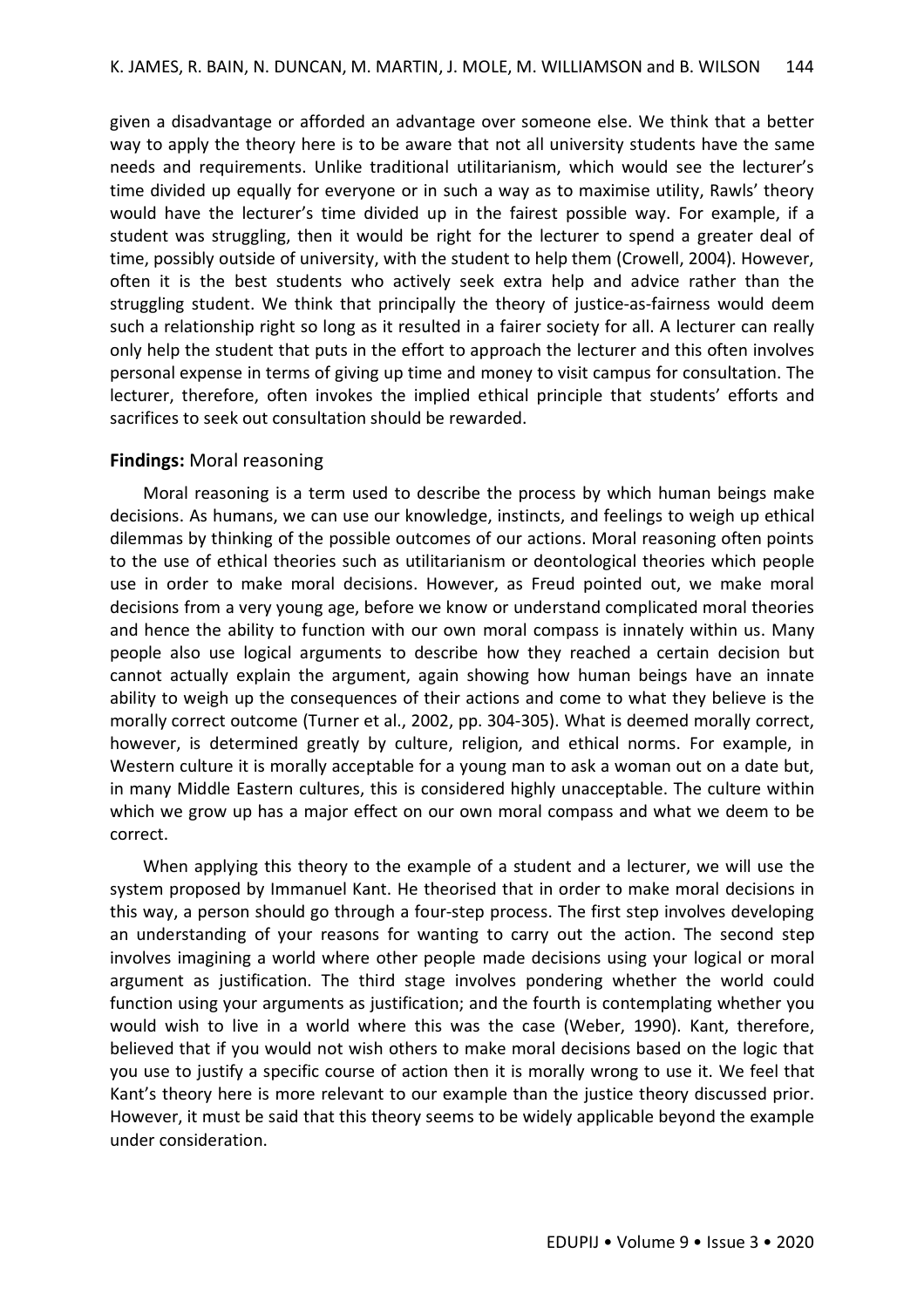If we take Kant's theory, we can discuss whether the student and lecturer may have a relationship outwith university by following these four steps. In this example, it would be for both the student and lecturer to decide for themselves ultimately whether they would like to live in a world where such a relationship was morally correct. In our opinion, we believe we would reach the conclusion that such a relationship wasn't an issue and could be beneficial, both in the sense of a personal or social relationship, and one where university work was discussed or worked on (or both academic and social talk took place). This last point is where proponents of Rawls' justice-as-fairness theory may disagree; such a relationship, as evidenced, for example, by a 3-hour, one-on-one afternoon session at a 'pub' (a 'bar', to use the American terminology), down the road from campus, could be viewed as being unfair on the other students because some get to spend more time with the lecturer than others. We think that many people would reach the conclusion that any additional time the lecturer has should be spent with the most disadvantaged students as they are in the most need of it. However, as mentioned, lecturers often invoke the principle that students' efforts and sacrifices should be rewarded; and it is the better students who often put in the most effort to access the lecturer.

One significant point is that if student and lecturer converse in the lecturer's office, the conversation can be politely concluded if a new student arrives at the lecturer's door. This cannot happen with a pub conversation as the new student arriving on-campus at that time will find themselves confronted with the door to a locked office. Should pub meetings take place only after 4:30 p.m. then? The problem with this answer is that pubs get busier and noisier after this time and this might disrupt concentration and conversation flow.

It must, however, be said that morality is usually linked to whether something is correct or incorrect. We think most people would see nothing innately wrong with the relationship unless either party was using the opportunity to benefit themselves, such as the student looking to become friendly with the lecturer solely in order to gain better marks. The issue of a potential visitor to campus being met with a locked office door, while conversation with another student continues down the road at the pub, does raise a difficult dilemma. However, is any lecturer's open-door policy really expected to operate Monday to Friday 8:30 a.m. to 4:30 p.m.? Don't many lecturers nowadays often 'work from home' (especially post the COVID-19 lockdown of March to July 2020)? How does that resolve the dilemma?

## **Findings:** Hofstede's organisational culture theory

Dutch social psychologist Geert Hofstede, who is well-known for his research into crosscultural groups and organisations, laid the groundwork for organisational cultural design which is fundamentally linked to business ethics. A strong ethical backbone must be instilled by the board and the directors to ensure they perform essential moral duty (James et al., 2018). It is argued by Hofstede et al. (1990) that the organisation's values are engrained in its identity and are less likely to change in comparison to the company's personnel, inspirations, and rituals. This culture is fortified by the history and social constructs of the organisation and will always be attached to the company (Hofstede et al., 1990). The ethical boundaries of a student-lecturer relationship have been set in stone for years and these boundaries are never really tested historically with students rarely looking to extend relationships beyond an in-class dynamic. The ethical boundaries exist due to the culture of a teaching environment. Students and lecturers come and go; however, they will always have the same psychology around how they should interact with one another and out-of-class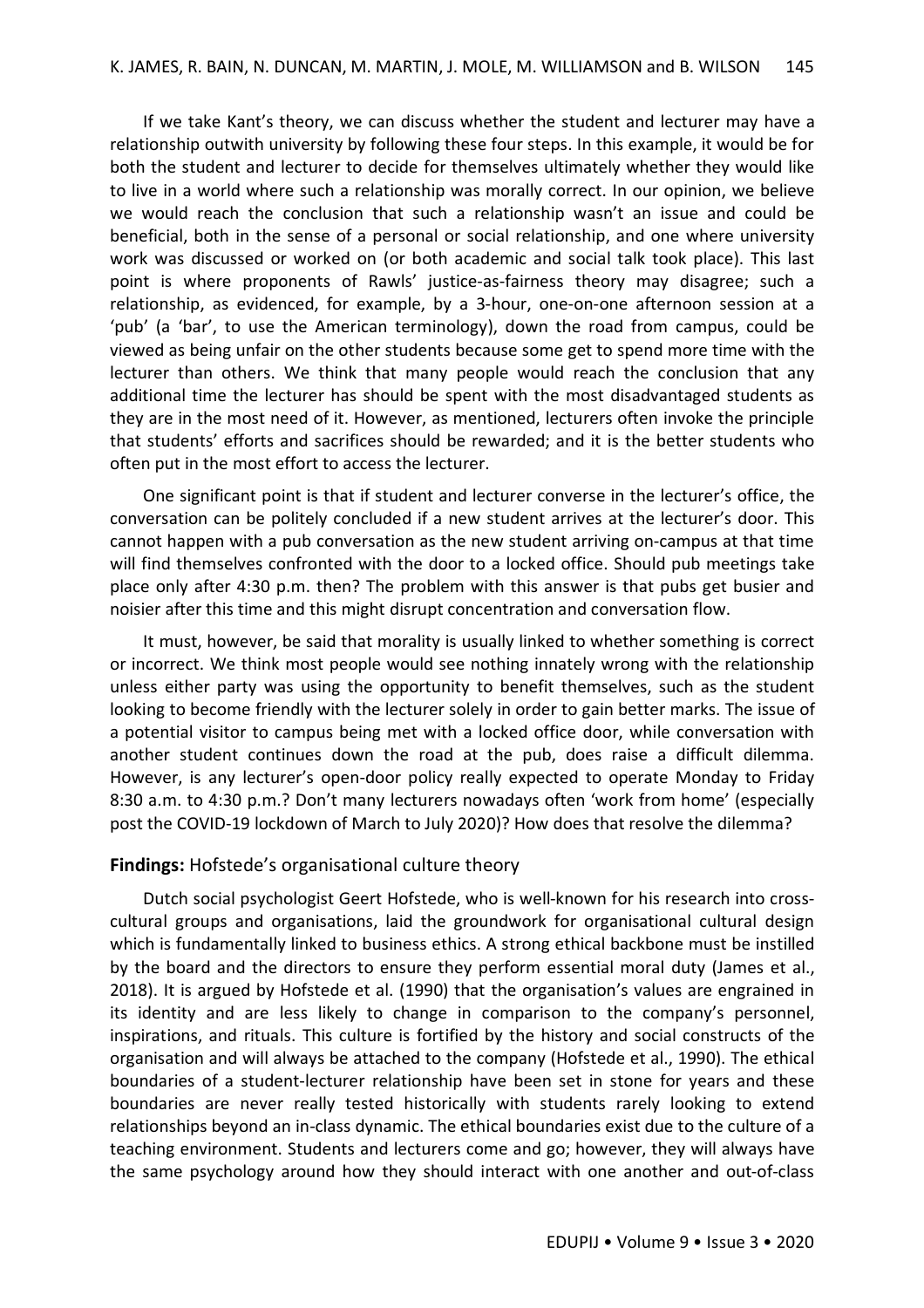interaction is something which is hardly considered, alongside its potential benefit to both parties.

Relating to the values Hofstede et al. (1990) refer to, it is the values of university students and lecturers built up within the institution for hundreds of years which create the mainstream feeling for inductees to merge with. In this case, students feel that lecturers may be unapproachable and the possibility of having a friendly relationship is very unusual. On the same wavelength, the lecturer extends the option of increased support to students, almost on a daily basis; however, the option is hardly ever taken up by students with an increased level of independence assumed to be required at this stage of learning. The culture which is engrained in the very fabric of the university makes it very difficult to break out of these social normalities and creates an apparent ethical issue when a student and lecturer venture away from the construct. This situation of students rarely taking up the offer seems to be more prevalent nowadays as most students have full- or part-time jobs and live far from campus; therefore, they are unable or unwilling to consult with the lecturer other than in the narrow windows of before-class and after-class when many other people tend to also want access.

James et al. (2018) specifically defined the purpose of ethics of care as: '[t]he two moral demands placed by the ethics of care theory within a business setting are: (a) Preserving relationships with all stakeholders; and (b) Exercising special care with the stakeholders by attending to their needs, values, and desires' (p. 3).

It should be outlined that a university is no different from any institution in having a responsibility to monitor its stakeholders and provide adequate support to all interested parties to ensure maximum satisfaction and investment. The social constructs it creates are moulded by the ethical motivations created by stakeholders in its history and bending the rules can automatically be seen as unethical, without due thought, based on assumptions according to the organisation's past. Is it the university's responsibility to extinguish these relationships between students and lecturers? Or should it be adding fuel to the fire despite what the university implies about the apparent innate separateness of lecturers and students (Crowell, 2004)?

## **Findings:** Sigmund Freud's psychoanalytic theory of id-ego-superego

Sigmund Freud's psychoanalytic theory of psychology further expands on the ethical dilemma of a personal relationship of a student and lecturer. Freud was an advocate of developing your personality individually; learning from the mistakes you make along your journey; and melding yourself into a stronger version of yourself through experience (Freud & Strachey, 1994). In many aspects of university life, especially for the student, it is typical to make multiple mistakes in the process of becoming a top academic performer as they adapt to the mentality and environment of after-school life. In his 1923 book *The Ego and the Id*, Freud (1923/1990) highlighted three main parts of the mind: the 'id', which is the source of desires – sex, death drive, and life-preservation; the 'ego', which is the mind processing centre; and finally the 'super-ego', which is the self-consciousness of the brain which enforces the established social norms (Thurschwell, 2009). The ego is also the mediator between id, super-ego, and the external world, which places it under extreme strain and pressure. The development of an individual is directly correlated with the evolution of their ego, with a stronger and more integrated ego providing clarity of mind in making decisions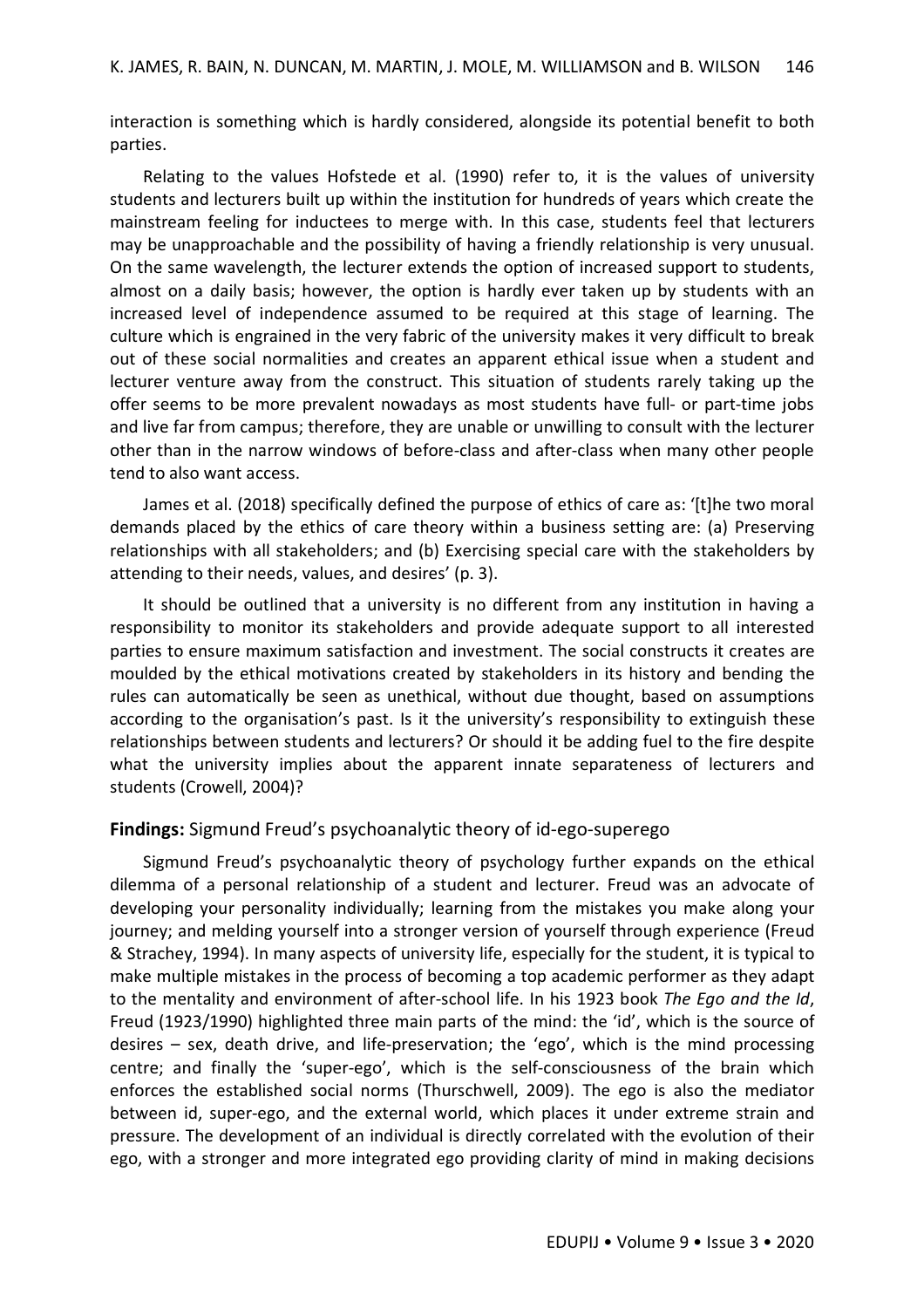and the capability to control desires. The development of the ego is directly related to the ethical dilemma being discussed, bearing in mind the company culture theory of Hofstede's.

Developing a strong ego and an effective super-ego as a university student means to be conscious of your surroundings, respecting the culture of the institution, and being mature enough to harness studies effectively along with a vibrant social life. Every part of life must be in balance and in harmony, with no part of life allowed to become too weak or ineffectual. To many, their consciousness relies on the comfort zone of having a distant relationship with the lecturer and having an approach to university assignments which is very much based on so-called 'independent' effort. This overall approach is common amongst students and is seen as unassailable by many. But it can be argued that friendship and personal relationship between a student and a lecturer can enhance the search for a stronger ego and a more useful super-ego. The student enters the adult-world, in part, through the mentoring relationship with the lecturer. The student puts aside the naïve view that academic life requires one to work in isolation on one's academic essay 'masterpiece', discussing it with no-one, until the 'masterful' and 'pure' work is submitted to the godlike authorities on or before the due-date. Even input from the local lecturer might be seen as negatively impacting upon the overall integrity of this process and the 'purity' of the submitted 'masterpiece', although, strangely, consulting the textbook isn't even though the textbook is just the (written) words of a different lecturer based in some faraway, revered place. Thus, existing social hierarchies are preserved and reproduced through this worldview.

But, for the student, there is always the fear of failure, of coming up short, of having one's work rejected. The lecturer is seen as a 'harsh parent' figure, remote and inaccessible.  $1$  The student is in the library, the lecturer is a certain distance away in their office. But there is also the awareness, and it is hard to reconcile this with the 'harsh parent' concept, that the lecturer is just doing their job and goes home at the end of the day to their own family. As they do so, the lecturer wilfully shuts out consciousness of the university world. This is both reassuring and distressing for the student. If the lecturer is a salaried employee / normal citizen, and not always the harsh parent, then the harsh parent (or stern parent) role must be placed beyond, on to the institution itself, its stones and spires, its grassy courtyards and lakes. This is no more comforting as the aspect of the *possibility* of human kindness and warmth is finally removed, replaced only by the hope of institutional objectivity and memory. When I graduate, my achievements will be protected forever within the University's computerised database, the stern parent who cannot die and will outlive me.

The 'id' (desire) of the student is to have optimal academic performance and utilising full support can unlock a student's potential in this regard. Even though the super-ego of an average student would enforce a standard relationship with the lecturer, the development of a relationship can improve the chances of an integrated ego as opposed to a fragmented ego where parts of life are disconnected from one another. The 'id' doesn't make plans for the future in terms of the consequences of actions; the drive to succeed is the primary focus (Thurschwell, 2009). This divisive dilemma continues to relate to the theory in that abiding by social conventions, in this case, can be argued to create fragmented and almost childlike perspectives, with the minds of these individuals assuming that the boundaries of a lecturer-

 $\ddot{\phantom{a}}$ 

 $<sup>1</sup>$  This whole paragraph is based upon the first author's personal experiences as an undergraduate at a</sup> sandstone or Ivy League university from 1986-1989.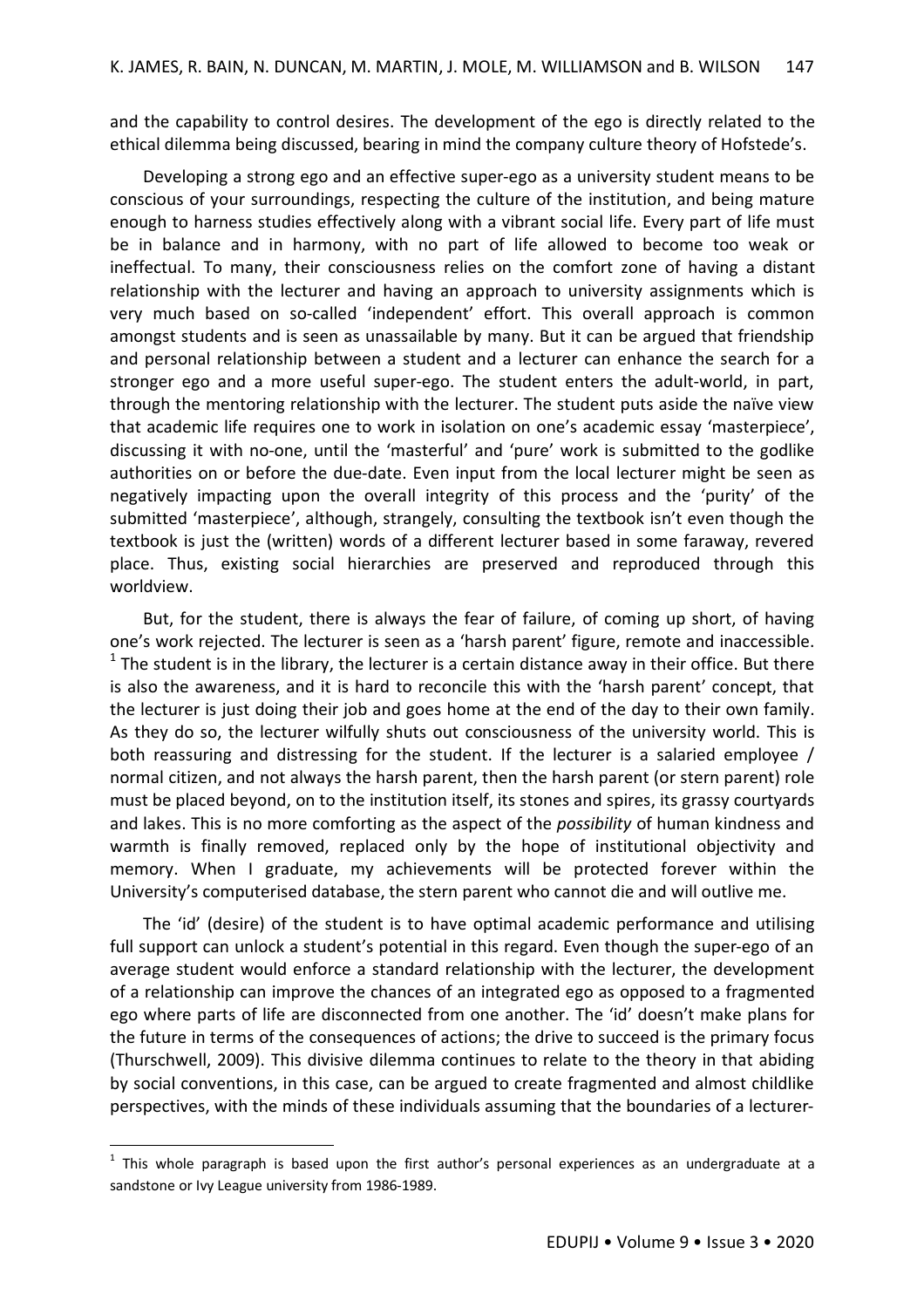and-student relationship cannot be crossed. This assumption may be seen as childlike as it conforms to the strict relationships of a secondary-school environment where the culture the child is exposed to is consistently less relaxed and overtly controlling. Those who push this boundary aim to reach new heights and place themselves in the best possible position to succeed (Westen, 1998). After all, as much as every action can be seen as deliberate in many eyes, the cognitive process which drives motivations and leads to performance of actions can be argued to be primarily unconscious (Westen, 1998, pp. 339-343) and the major reasoning as to why unethical acts are performed may not be directly the individual's (conscious) fault.

Super-ego self-regulation, at its heart, is based on the *fear of loss of love* (Freud, 1932/2005, p. 122), rather than objective good or evil. The student *assumes or presumes* upon the lecturer's 'love' (manifested in terms of fairness, but also politeness and courtesy). To have a *real* relationship with a lecturer means that the loss of love becomes a more real threat, love can no longer simply be assumed; loss of love could be revealed before and independently of the grading process – therefore, such a relationship is perceived to be very risky.

How will students, relying upon presumed separation of 'judge' and 'supporter' roles across different individuals (lecturer as judge or stern parent, and other family members, partners or significant others as supporters), manage in the workplace where the boss who promotes you (or not) at the end of the year is one of the same people you are expected to drink with away-from-the-office on Friday nights? When this happens, it must break down the distinction between 'judge' and 'supporter' which the student may try to continue to separate mentally up until the final-year of university study. For judge and supporter to be the same person may create anxiety and confusion (because frequent contact increases the chance of love being magnified to an unacceptable level and/or love being withheld due to a miscommunication or disagreement). However, in the university situation, a research supervisor or even a regular lecturer can and might (want to) act in both capacities – judge and supporter. (Note that this does not happen in the better situation where the lecturer does not mark the student's work, e.g., at PhD level or when a casual marker is hired – in these cases, the judge role largely disappears or is at least subordinated to the supporter role). We have endeavoured to explain the unconscious desire to avoid more than a very brief and instrumentalist contact with the lecturer.

# **Findings:** Karl Marx's theory of alienation

1

The young Karl Marx theorised, in his *Economic and Philosophical Manuscripts* of 1844, that the capitalist mode of production ensures human beings become isolated within their own social classes and are driven apart (James & Walsh, 2018; Marx, 1932/1994; Ollman, 1976; Wharton, 2015).<sup>2</sup> Under capitalism, people cannot fulfil their potential or satisfy their most natural desires; they are constrained by their situations and social roles rather than having the freedom to express themselves (Bain et al., 2020, pp. 4-5; Marx, 1939-1941/1993, 1867/2017). Individuals are unable to think in terms of their personal intentions, dictate their own actions, and define the relationships they have with others.<sup>3</sup> From this the theory

<sup>&</sup>lt;sup>2</sup> For some contemporary applications of Marxism to practical problems, see James and Leung (2018, Section 2); James and McKenzie (2018); James et al. (2018); and Walser (2014, pp. 165-172).

 $3$  An outstanding text on Marxist perspectives in the sociology of education is Levitas (1974/2012).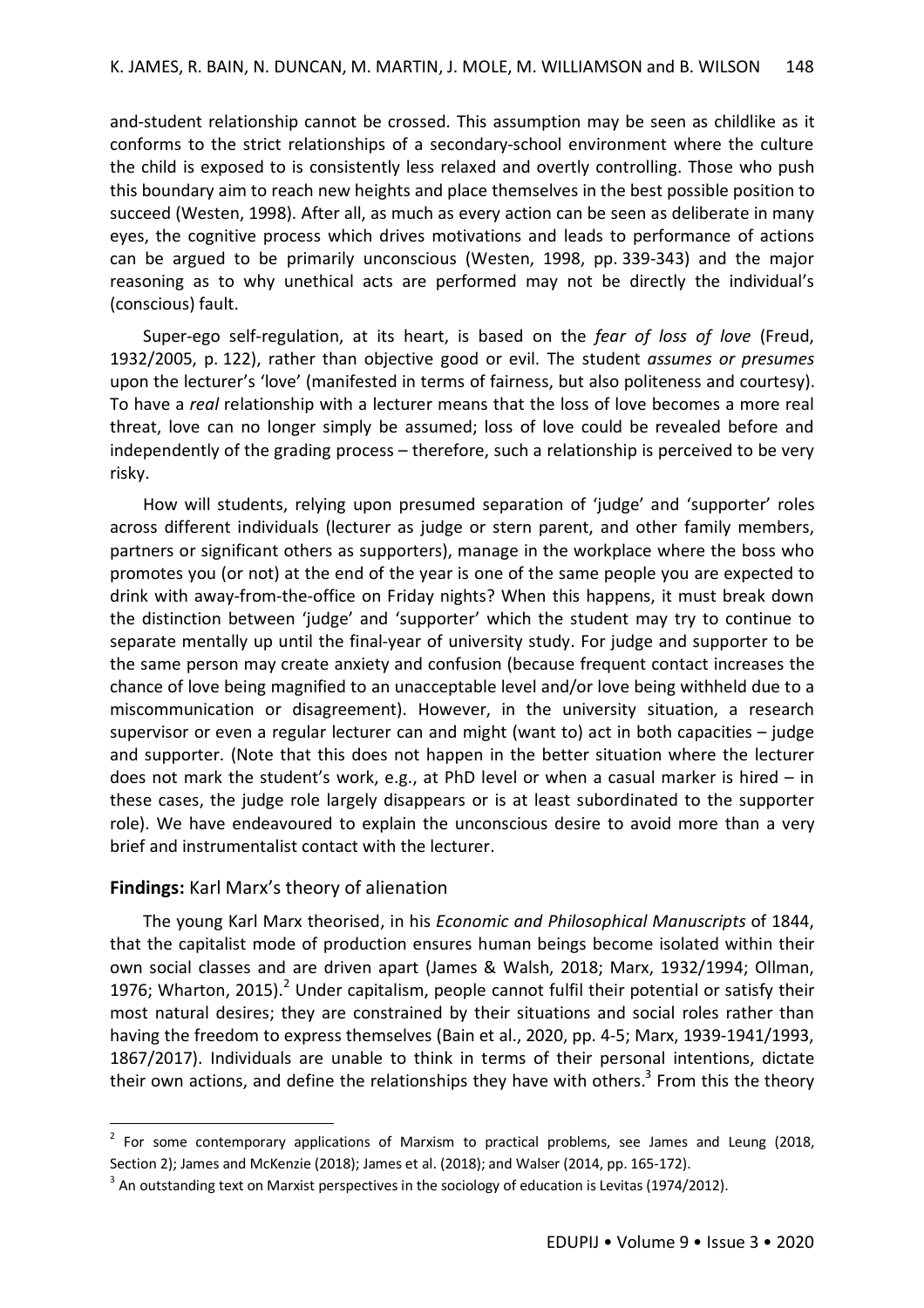of alienation is derived, which is the estrangement of individuals within society due to the deprivation of the right to think for themselves (Bain et al., 2020, pp. 4-5). Instead, they are cornered and coerced into following and acting out the parts assigned to them by their economic and social status and roles played within the processes of production, distribution, and consumption. Although it is a theory created in the 19th century, and based on factorywork under capitalism, it has direct links to the social and ethical issue addressed in this piece, i.e., whether or not students and lecturers should be able to have a personal relationship.

Reinforcing relevant theory, Freud's consciousness development is directly related to Marx's theory of alienation, as Frankfurt School scholar Herbert Marcuse was only too aware. Groups of individuals, in this case students or lecturers, can be alienated by the culture of the University or the social constructs of the institution itself. On another level, students who are isolated in the 'mature' environment of the university, and are forced to be totally independent, can sometimes feel unsupported and demotivated to succeed. This is due to the alienation concept and the barriers that enforcing an unsociable outlook can reproduce. In this case, students who feel alienated by the social constructs of the institution may rely upon the lecturer to bridge this shortfall in order for them to progress academically. Similarly, lecturers can feel alienated by the boundaries created by the culture of university and having associations with students, beyond the standard 6-minute doctors' surgery type of consultation, provides a personal touch to their jobs and reduces their own sense of alienation.

Those who argue that the social boundaries creating this alienation complex should forever remain inviolate and those who have a tunnel vision outlook on university life will feel that students should never have a personal relationship or friendship with the lecturer. 'Being friendly' is sharply demarcated from 'friendship', in ideology as in practice, and meeting outside the sacred and clearly understood physical space of the campus is seen as an impossible expectation or a foolish act. Complications clearly emerge which would confuse those who adhere to the ideology of sharp demarcation lines and rigid role definitions – what if student and lecturer both live in the immediate area of the campus and and/or both support the local professional football club? If they go to the pub and then the game together on a Saturday afternoon, are they still defined and bound by their respective 'lecturer' and 'student' designations? If yes, are we never free and can we never shrug these off?

In articulating this particular argument, it's vital to show how Freud and Marx's theories combine in this case. Both theories agree that integration of boundaries should be the aim of the organisation and having integration imbedded in the culture motivates individuals and encourages increased unison in decision-making. Having an integrated society at university would increase communication links between tutor and students, creating a dynamic where students would see lecturers as more approachable and friendly (*as well as more real*) and thereby increase motivation and productivity. In its current cultural state, integration is frowned upon with many assuming some boundaries should never be crossed because of apparent conflicts-of-interest and it is unethical for it to be any other way. Should a student really be punished for having a strong ego, integrating their social boundaries, and advancing their own academic skills? Whilst knowledge can be communicated via the lecture format, perhaps skills, wisdom and ideas are best inculcated via two-way and three-way afternoon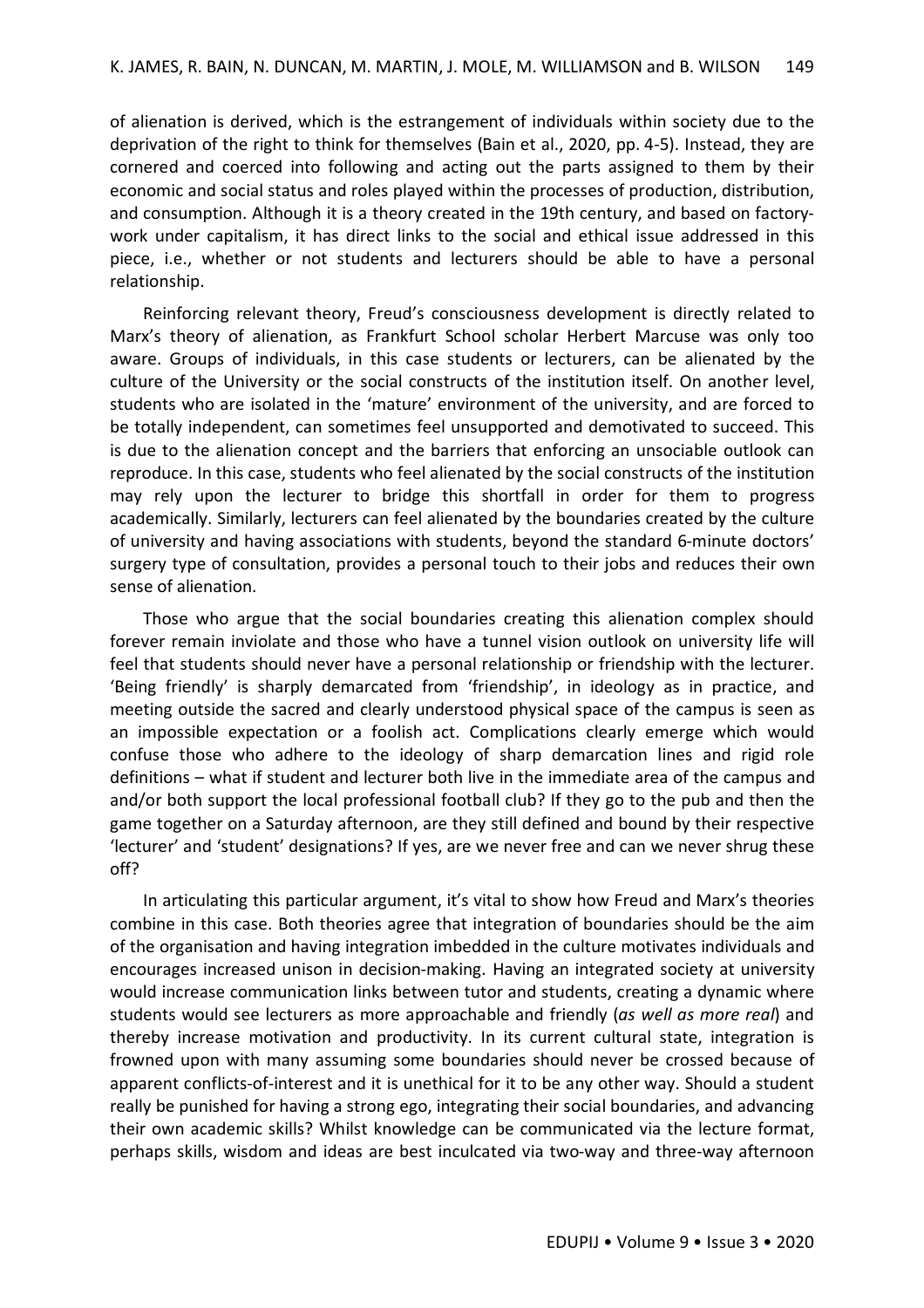conversations in the pub. Is it really unethical that lecturers shouldn't provide as much support as they possibly can to their students, even if it suggests a personal friendship?

### **Conclusion**

In conclusion, this particular ethical dilemma within a university setting allows for a wellbalanced debate as to what is morally correct in the scenario that a student and lecturer develop a personal relationship. With ethical social constructs having been developed and honed for centuries, within these institutions, it is hard for many to comprehend that these relationships can exist and it is automatically assumed that, when they do, a sinister reason will be at the heart of it. However, this is not always the case with engagement in this way shown to promote productivity and motivation within students and in turn boosting university exam and essay results despite the assumption that it is a situation automatically considered unethical.

In the authors' opinion, justice isn't shown to students who are maligned for looking to develop their knowledge and expanding their skill-set by becoming closer with their tutors. An isolated student can often result in lower scores and less success in the longer-term, with the lack of motivation that comes with the feeling of alienation. Integration of the boundaries present in university environments can only serve to eliminate alienation of both students and lecturers, contributing to the harmonisation of the community, and providing a more relaxed atmosphere for students to relate to and thrive under. In our opinion, although it's clear that assumptions will always be made that those relationships are negative, students who have strong and integrated egos, and see beyond the social normalities holding so many others back, should not be criticised and punished in their pursuit of academic success.

The lessons learnt from the ethics discussed here are outlined throughout this paper. Using existentialism, it is clear that students and lecturers should be able to act freely in tune with their own personal desires as human beings and it is their right, despite the ideology of personal-relationships-are-unacceptable being held by many within the university. The justice theory requires the relationship to contribute to a fairer society for all and it is our belief that more personal relationships can only lead to a more motivated student body and a more enjoyable environment, on the whole, for both lecturers and students. We have mentioned that relationships can spontaneously result where a student may have been struggling and required more help from their tutor in the first place, or was doing reasonably well but wanted to excel. To many, this would contribute to the morality of the scenario; however, a student using the scenario to gain an unfair advantage is completely different and must be condemned.

Using the opinions of philosophers Hofstede, Freud, and Marx, further lessons have been learnt about this ethical dilemma. Hofstede made it clear that a strong organisational backbone must be in place for ethical culture to be instilled and this creates assumptions as to how individuals within a university *should* behave. Students and lecturers who strive to move the boundaries against the social norms can potentially change the university learning environment for ever. Freud and Marx had different theories but they mesh to teach many lessons in this particular scenario. It is clear that having a strong ego can see students progressing at a higher rate and integration of the social boundaries existing in university can potentially lead to reduced alienation in these environments. A super-ego voice that is too 'harsh' (Freud, 1932/2005, p. 140) or 'severe' (Freud, 1932/2005, p. 126) will cause the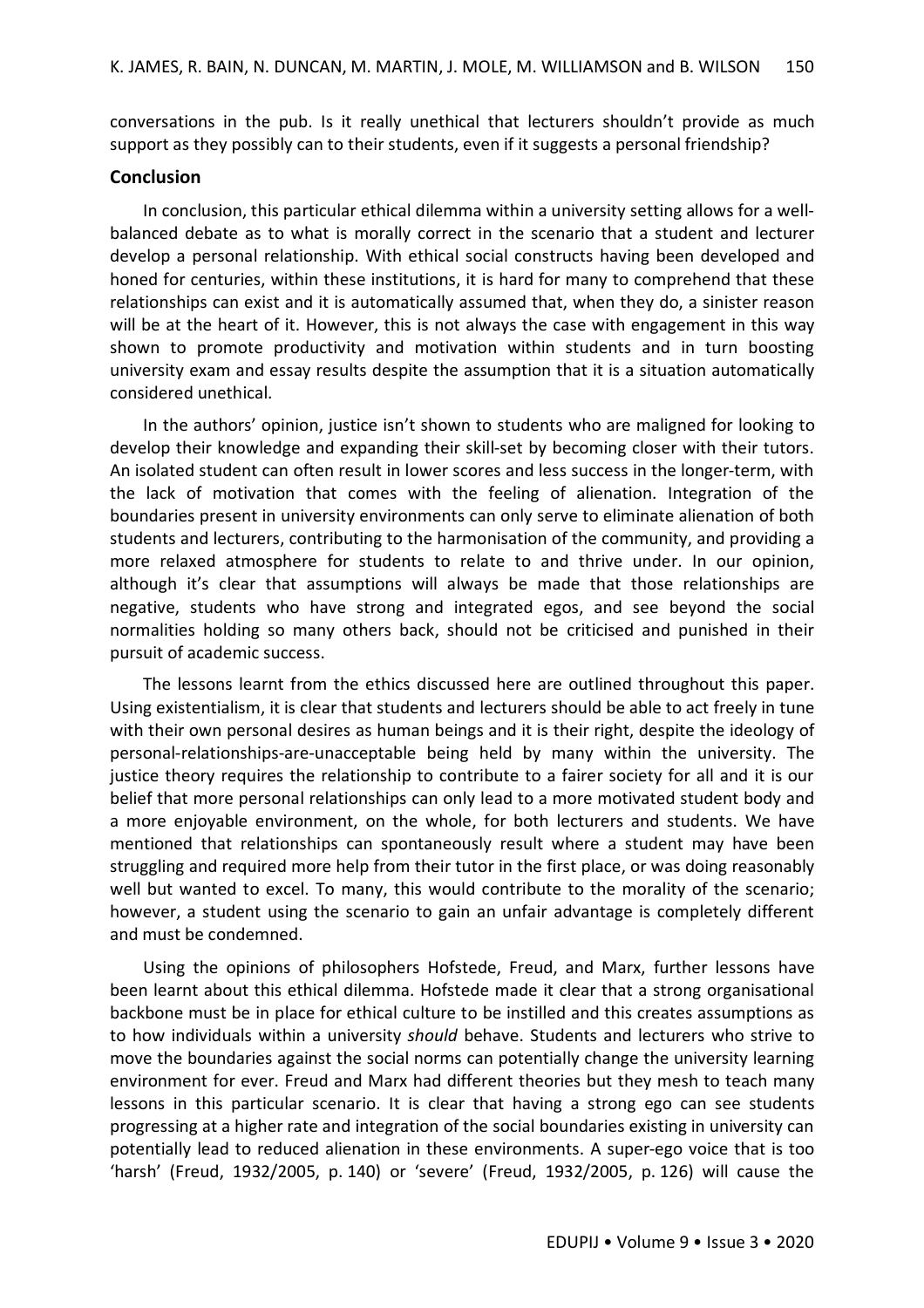student to shy away from breaking social norms, due to guilt and fear, and the culture of the institution will never change. Decreased alienation could increase motivation, productivity, and students' results whilst making university a more all-round enjoyable experience for all stakeholders. We hope that students and lecturers who continue to push these boundaries, within the confines of morality, are rewarded in the future, instead of being disciplined, and we expect that, when and if this happens, the landscape of the university will be revolutionised for the greater good.

## **Notes**

Corresponding author: KIERAN JAMES

*Authors' note:* This article was written by six Accounting Honours students at a Scottish university. We are responding to a case where our lecturer was consulting with us about work at a local pub close to campus and this practice was the subject of a complaint by another student. The first author, the lecturer in question, tidied up the article and added some extra points and referencing. An earlier draft of this article, minus the lecturer's contribution, was submitted as an essay in the Business & Professional Ethics module. Fortunately, this lecturer kept his job due to the kindness of his boss.

## **References**

- Bain, R., Duncan, N., Martin, M., Moles, J., Williamson, M., Wilson, B., & James, K. (2020). Football supporter alienation associated with the growth of commodification and commercialization in the modern game. *Journal of Physical Fitness, Medicine & Treatment in Sports*, *7*(5), Article 555723. https://juniperpublishers.com/jpfmts/pdf/JPFMTS.MS.ID.555723.pdf
- Catalano, J. S. (1985). *A commentary on Jean-Paul Sartre's Being and nothingness*. University of Chicago.
- Cohen, R. L. (1987). Distributive justice: Theory and research. *Social Justice Research*, *1*(1), 19-40. https://doi.org/10.1007/BF01049382
- Cooper, D. E. (1999). *Existentialism: A reconstruction* (2nd ed.). Wiley.
- Crowell, S. (2004). Existentialism. In E. N. Zalta (Ed.), *Stanford Encyclopedia of Philosophy*. https://plato.stanford.edu/entries/existentialism/
- Freud, S. (1990). *The ego and the id*. Norton. (originally published 1923)
- Freud, S. (2005). *Civilization and its discontents*. Norton. (originally published 1932)
- Freud, S., & Strachey, J. E. (1994). *The standard edition of the complete psychological works of Sigmund Freud*. Hogarth.
- Hofstede, G., Neuijen, B., Ohayv, D. D., & Sanders, G. (1990). Measuring organizational culture: A qualitative and quantitative study across twenty cases. *Administrative Science Quarterly*, *35*, 286-316. https://doi.org/10.2307/2393392
- James, K., & Leung, J. K.-S. (2018). On the relationship between Catholicism and Marxism. *International Journal of Critical Accounting*, *10*(2), 169-191. https://doi.org/10.1504/IJCA.2018.092335
- James, K., Mayhew, G., Nesbitt, M., Murray, M., Innes, M., & Maligina, A. (2018). The fall of the Glasgow Rangers: Ethical ramifications and lessons to be learned. *Journal of Physical Fitness, Medicine & Treatment in Sports*, *5*(2), 1-5. https://doi.org/10.19080/JPFMTS.2018.05.555660